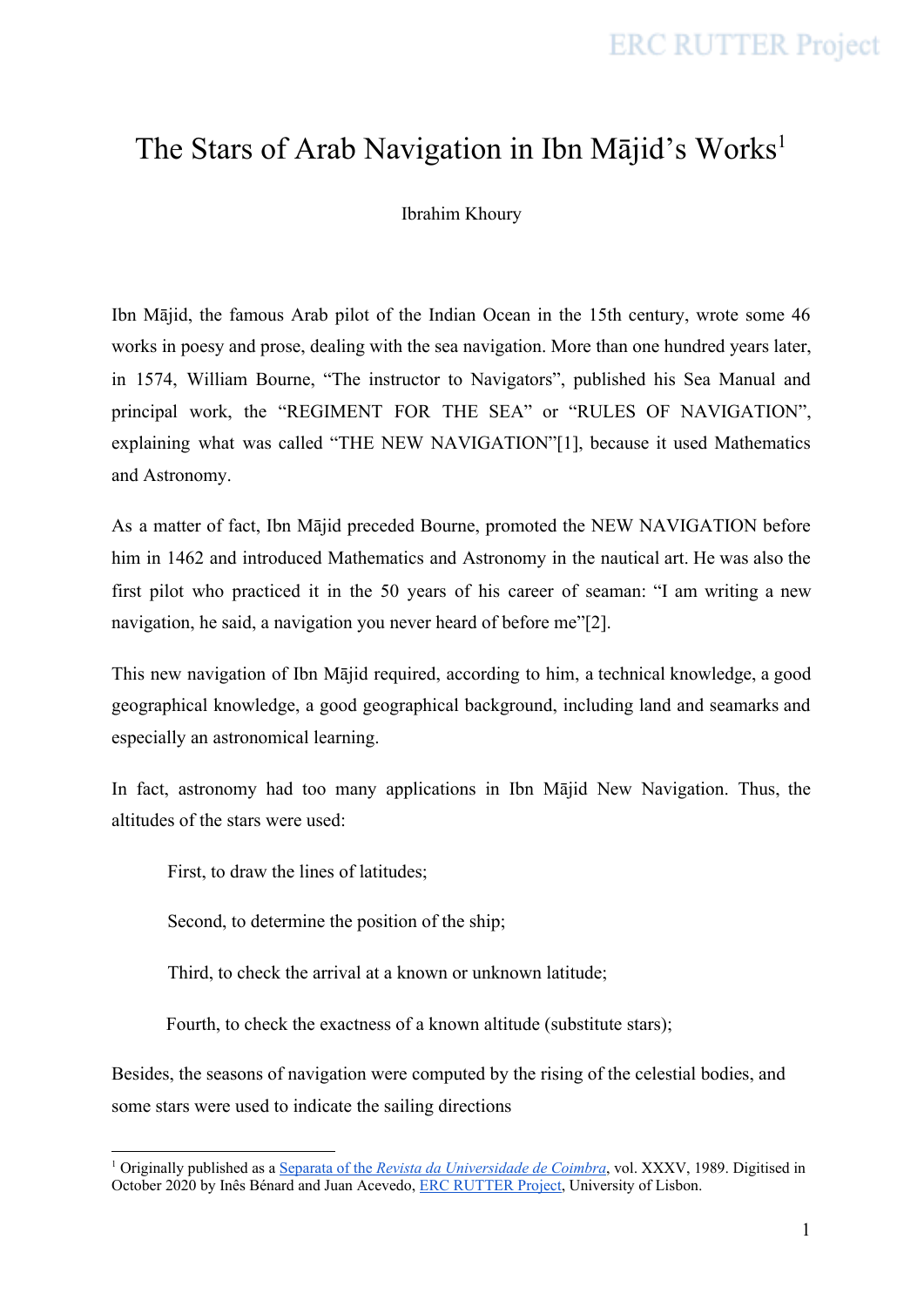We don't intend to examine all these aspects. Our only purpose is to present a comprehensive list of the stars used in Ibn Mājid's navigation and expressly named in his works, we have already published in Arabic, English or French. Precise references are clearly given in the indices of stars made for these publications.

Ibn Mājid's stars of navigation may be classified in four categories:

- 1. The Magellanic Clouds
- 2. The Brightest Stars of the Sky
- 3. The Mansions of the Moon
- 4. The Stars of Lesser Magnitude.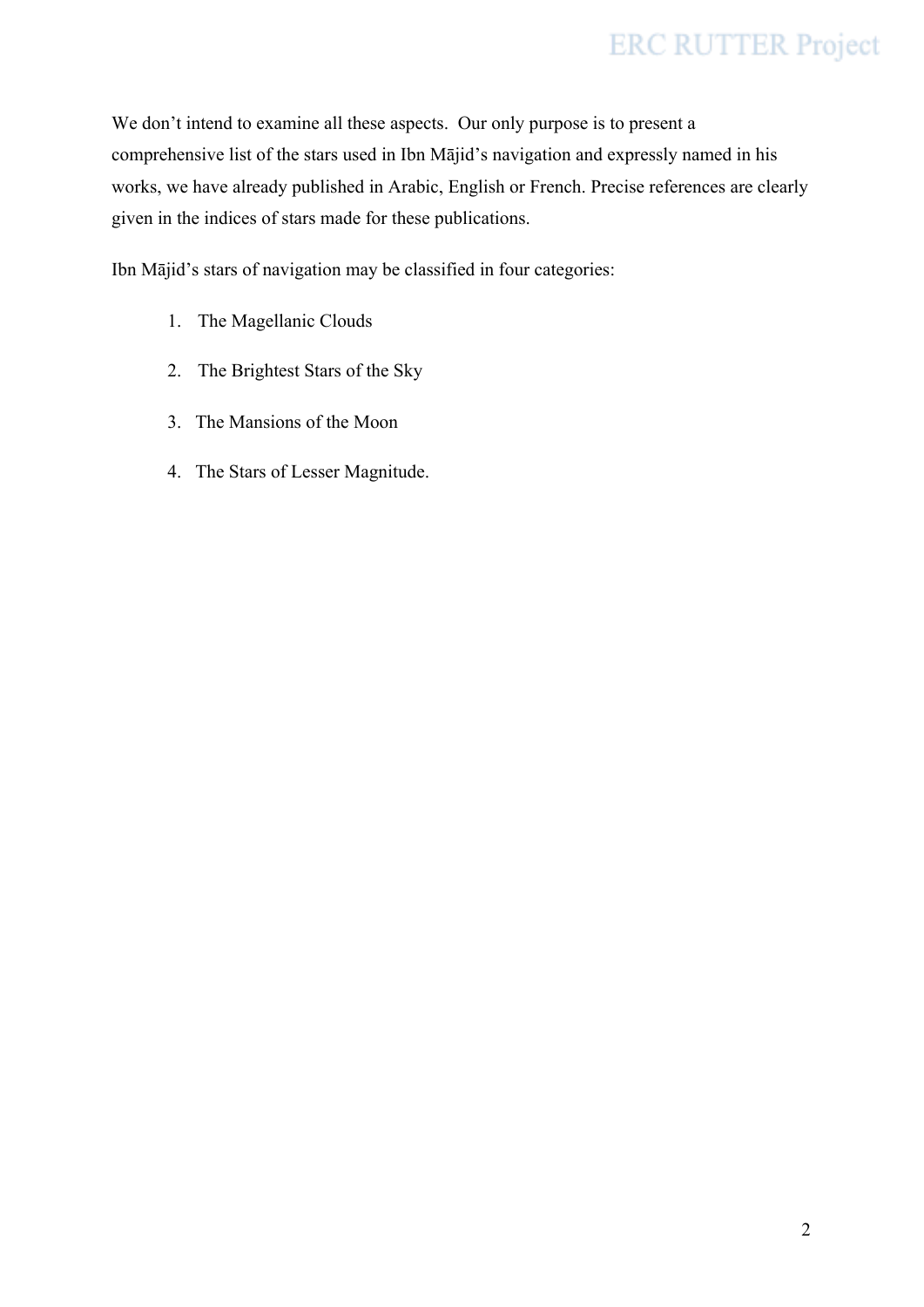### Magellanic Clouds

Their name is al-Jamamah, or al-Saḥāb, al-Saḥā'ib, or al-Saḥābatān al-Janūbiyyatān[3]. They consist of two clouds:

- 1. Al-Saḥābah al-Bayḍā' or al-Bīḍ: Nebecula Major, or the Greater Little Cloud.
- 1. Al-Saḥābah al-Sawdā' or al-Saḥāyib al-Sawdā', or al-Sawdā': Small Magellanic Cloud; Nebula Minor, or Lesser Little Cloud.

### Brightest Stars of The Sky

24 out of the 25 stars of the sky[4] were used in Arabic Navigation in the 15th century. They are:

- 1. Al-Shiʿrá: α CMa, Sirius. Also known as al-Shiʿr and al-Shiʿrā'; more often: al-Shiʿrá al-ʿAbūr or al-Tīr; rarely: al-Bājis or al-Bājis al-Awwal.
- 2. Suhayl: α Car, Canopus. Also known as Miqḍāf al-Safīnah, or Miqḍāf al-Safānīn[5].
- 3. Al-Maʿqil: α Cen, Rigel Kentaurus. Also known as: al-Wazn.
- 4. Al-Simāk al-Rāmiḥ: α Boo, Arcturus. Also known as al-Rāmiḥ, al-Rāmiḥ al-Janūbī, or al-Muʿtalī.
- 5. Al-Kāsir: α Lyr, Vega. Also known as: al-Nasr al-Kāsir, al-Nasr al-Kabīr, al-Nasr al-Kafīt, al-Nasr al-Wāqiʿ, al-Wāqiʿ, Najm al-Nasr, al-Nasr, Nasr al-Shām.
- 6. Al-Nājid al-Barrāq: β Ori, Rigel. Other names: al-Barrāq Al-Nājid, Rijl al-Jawzāʾ
- 7. Al-ʿAyyūq: α Aur, Capella: Other names for this star: al-Bār, Bār al-Thurayyā, ʿAyyūq al-Thurayyā.
- 8. Al-Shiʿrá al-Shāmīyyah: α CMi, Procyon, called: al-Jumayṣah also[6].
- 9. Al-Muḥannith: α Eri, Achernar, named as al-Sillibār too.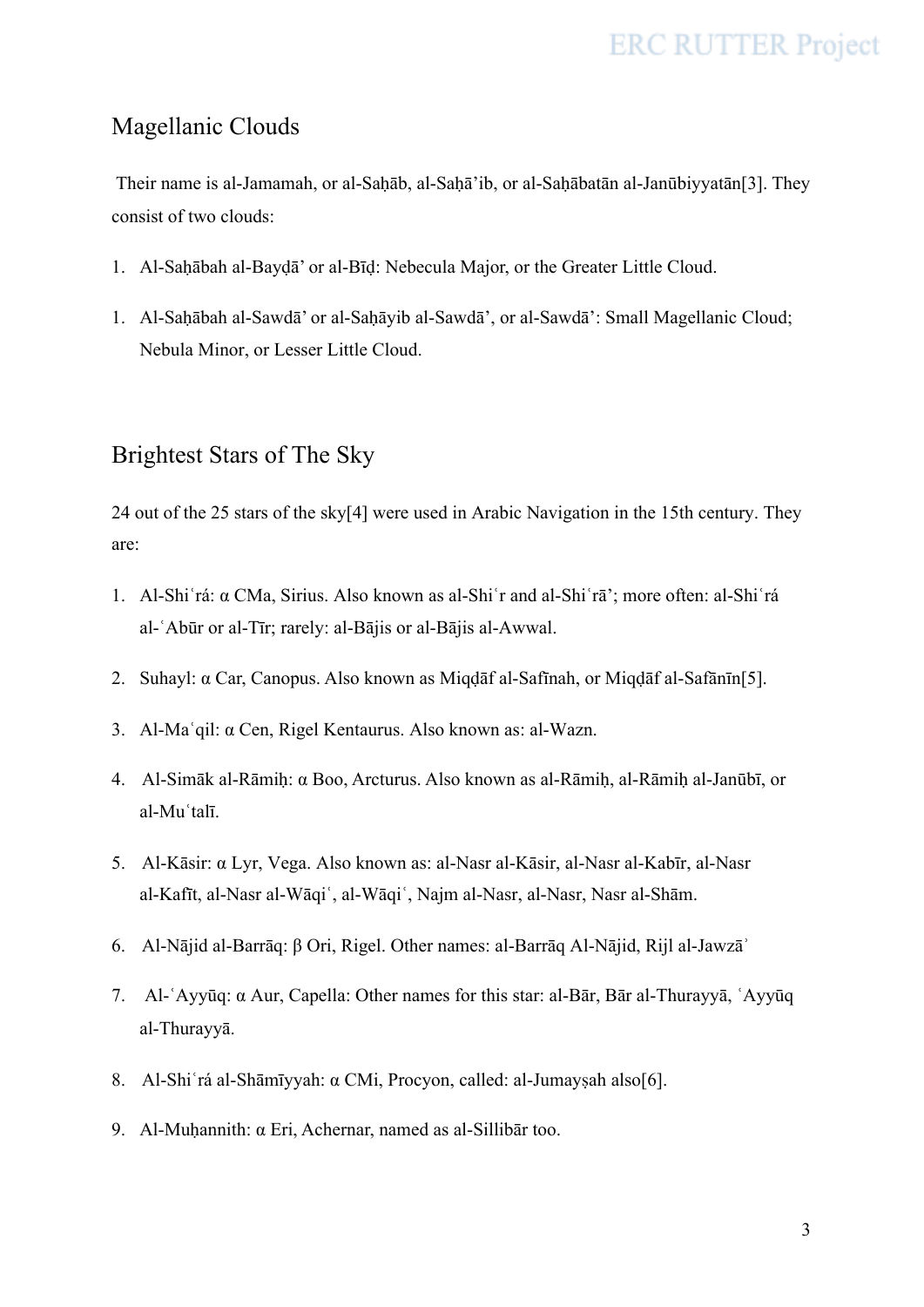- 10. Ḥaḍār: β Cen, Hadar or Agena. Synonyms: al-Ẓalīm, Ẓalīm al-Maʿqil, Ẓalīm al-Ḥimārayn.
- 11. Al-Ṭāʾir: α Aql, Altair. It is also known by these other appellations: Shaqqād al-Āfāq, al-Nasr al-Ṣaghīr, al-Nasr al-Ṭāʾir, al-Nasr al-Ṭalīq, al-Nasr al-Yamānī, al-Hīrān.
- 12. Al-Dabarān: α Tau, Aldebaran. It has many other names: al-Burkān, al-Baʿīr, al-Tālī, Tālī al-Najm, al-Ḥādī, Ḥādī al-Najm, al-Dubayr, al-Miḥdaj, or al-Ḥuhdaj.
- 13. Al-Murabbaʿ: α Cru, Acrux. Ibn Mājid said it is called al-Taḥtānī, al-Murabbaʿ al-Taḥtānī, al-Murabbaʿ al-Taḥtī, al-Najm al-Taḥtānī min al-Murabbaʿ, Anjum al-Murabbaʿ al-Qarībāt min al-mā'.
- 14. Al-Mirzam: α Ori, Betelgeuse, or Mirzam al-Jawzā', or Najm al-Jawzā'.
- 15. Al-Qalb: α Sco, Antares, named also Qalb al-ʿAqrab, al-ʿAqrab and Najm al-Qalb.
- 16. Al-Simāk al-Aʿzal: α Virg, Spica. Also al-'Aʿzal, al-Aʿzal al-Ṭayyāsh, al-Uḥaymir, and al-Janūbī.
- 17. Ra's al-Tawʿam al-Mu'akhkhar: β Gem, Pollux[7].
- 18. Ākhir al-Nahr: α PisA, Fomalhaut. Known by several other names: Awākhir al-Mā', Awākhir al-Nahr, Awwal al-Nahr, al-Sākib, Sākib al-Mā', al-Ḍifḍiʿ al-Awwal, Ḍifḍiʿ al-Sākib, Ḍifḍiʿ Sākib al-Māʿ, al-Ḍafāḍiʿ, Fam al-Ḥūt al-Janūbī, Fam al-Ḥūt al-Yamānī, Fam Ṣūrat al-Samakah al-Janūbiyyah, al-Ẓalīm al-Fard, al-Ẓalīm Sākib al-Mā'.
- 19. Al-Ridf: α Cyg, Deneb. Synonyms: Ridf al-Dajājah, Ridf al-Majarrah, al-Ridf al-Munīr, al-Ridf al-Mu'akhkhar, al-Munīr min Nujūm al-Dajājah, Najm al-Dajājah.
- 20. Najm al-Ṣalīb al-Sharqī: β Cru, Mimosa, or al-Mashriqīyāt min al-Murabbaʿ.
- 21. Al-Fuʾād: α Leo, Regulus. It is named also: Fuʾād al-Asad, Fuʾād al-Layth, al-Malakī.
- 22. Al-Mirzam: γ Ori, Bellatrix.
- 23. Al-Shawlah: λ Sco, Shaula. Also Shawlat al-ʿAqrab, al-Shawl, al-Ibrah.
- 24. Kalbā al-Dabarān: β Tau, Elnaṭḥ.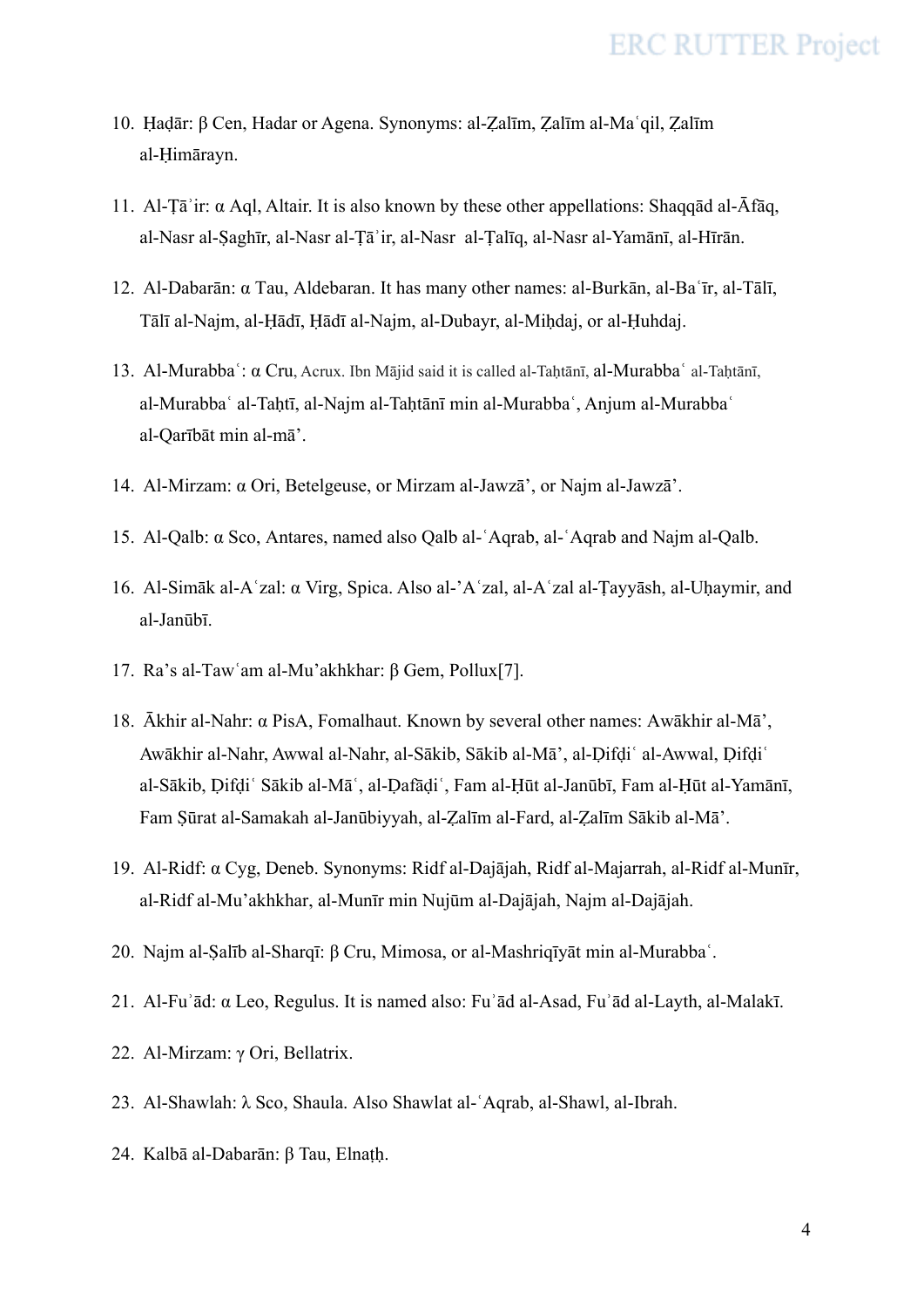### The Mansions of the Moon

As usual, Ibn Mājid divides the Mansions into Northern and Southern and gives the number of stars in each of them.

A. The Northern Mansions

#### They are fourteen:

- 1. Al-Sharaṭān: In 11:2[8], he says that they are composed of three stars disposed in a curve line: αβγ Ari. This statement contradicts Ṣ*uwar al-Kawākib* (Uranometry) of al-Ṣūfī[9]. Ibn Mājid does not apparently distinguish al-Sharaṭān from al-Naṭḥ as the astronomers do. For him, al-Naṭḥ is called al-Fard al-Kabīr, and corresponds to α Ari alone[10]. In *al-Fawā'id*, al-Sharaṭān are made of two stars only[11]. Al-Ashrāt is another name for them.
- 2. Al-Butayn: εδρ Ari. It is related in 11:3 that this mansion contains three stars, and this agrees with al-Ṣufī[12].
- 3. Al-Thurayyā, the Pleiades. The poem 11 does not cite the number of stars in that mansion. But *al-Fawā'id* seems to believe they are 13 and gives a synonym for it: al-Najm[13].
- 4. Al-Dabarān: α Tau. It is a single star in 11:5. So it is in *al-Fawā'id* where nine synonyms for it are given[14]. For details, see the Brightest Stars in the Sky, no. 12.
- 5. Al-Haq'ah or al-Haq':  $\lambda \varphi^{1-2}$  Ori. It is described in 11:7-11 and said to appear as three small stars almost connected. This is similar to the wording of al-Ṣūfī[15].
- 6. Al-Hanʿah or al-Hanʿ: In 11:12-13, it consists of a group of six stars in a straight line curved at its end: γημνξι (H) Gem. In fact, Ibn Mājid contradicts al-Sūfī who says that al-Hanʿah is composed of two stars only: γξ Gem; the other stars being al-Taḥāyī: ημνι (H) Gem[16].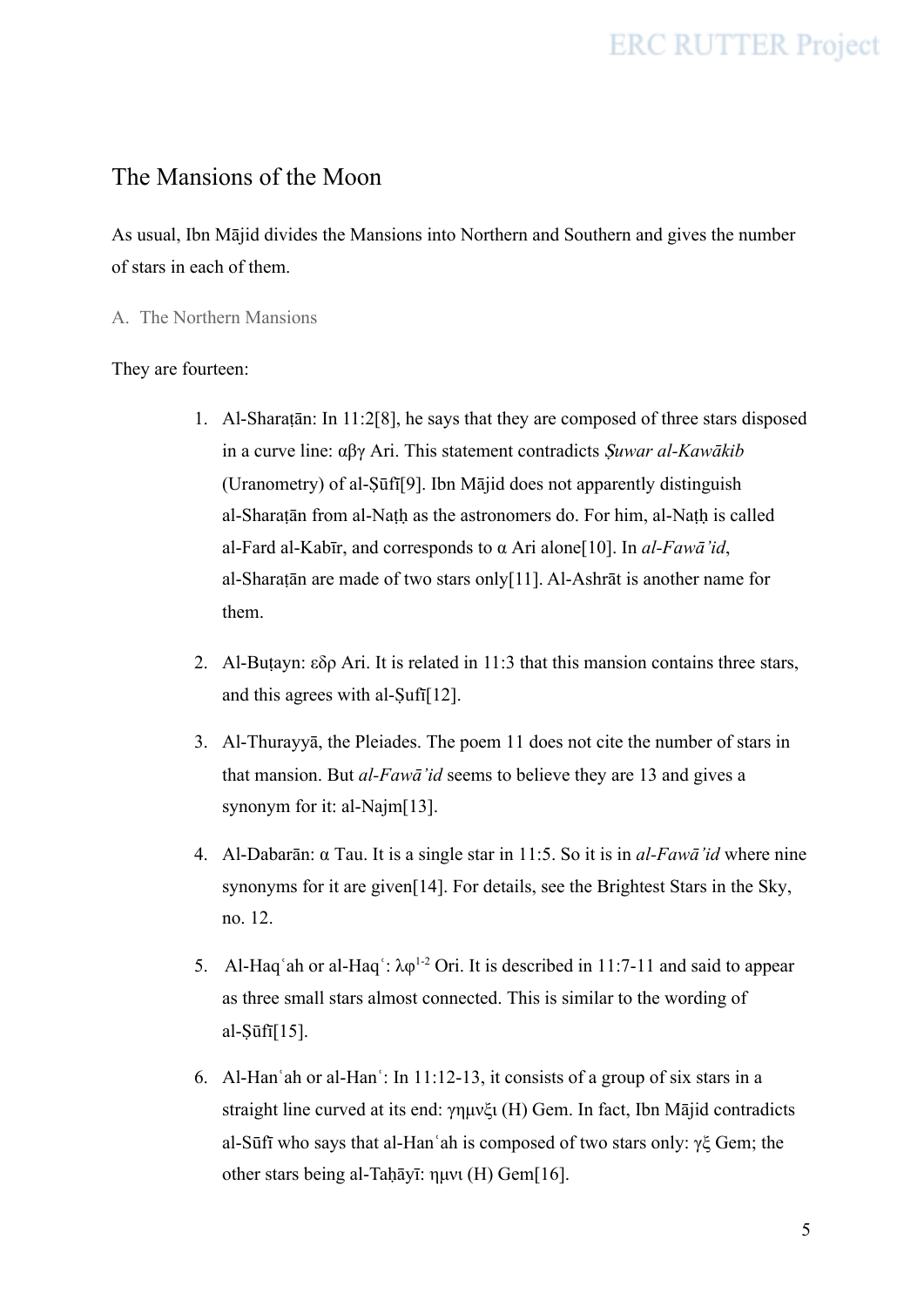- 7. Al-Dhirāʿ: αβ Gem, Castor and Pollux. Synonyms: al-Dhirāʿ al-Shāmī, al-Dhirāʿ al-Mabsūṭah, al-Shāmī, al-Dhirāʿ al-Mush'am. In 11:15, Ibn Mājid thinks that al-Dhirāʿ al-Yamānī is the mansion. *Al-Fawā'id* and *al-*Ḥ*āwīyah* do not settle this question and are not clear.
- 8. Al-Nathrah: ε Cnc, Praesepe. One can find two other names for it in Ibn Mājid's works: al-Nathr and Nathrat al-Asad[17]. In 11:16, Ibn Mājid thinks it is composed of two faint stars.
- 9. Al-Tarf:  $\gamma$  Cnc +  $\lambda$  Leo, named Tarf al-Asad also.
- 10. Al-Jabhah: ζγηα Leo, named Jabhat al-Asad, too.
- 11. Al-Zubrah: δν Leo. Synonyms: Zubrat al-Asad, al-Khirātān and al-Kharatān
- 12. Al-Ṣarfah: β Leo, named al-Ṣarf and Dhanab al-Asad[18].
- 13. Al-ʿAwwā': βηγδε Vir. Ibn Mājid adds οπ Vir to make it seven stars: cf. 11:21.
- 14. Al-Simāk al-Aʿzal: α Vir, Spica. For more details, see the Brightest Stars of the Sky, no. 16.
- B. The Southern Mansions:

They are fourteen also.

- 15. Al-Ghafr: ιχλ Vir.
- 16. Al-Zubānah: αβ Lib. Synonyms: al-Zabn, al-Zubān, al-Zubānayān, al-Zubānān. Ibn Mājid seems to believe it is a group of connected stars: 11:25.
- 17. Al-Iklīl: βδπ Sco, named also: Iklīl al-Janūbī, Iklīl al-ʿAqrab, Iklīl al-ʿAqrabī
- 18. Al-Qalb: α Sco, named Qalb al-ʿAqrab too. Cf. no. 15 of the Brightest Stars in the Sky.
- 19. Al-Shawlah: λοτλυ? Sco, named al-Shūl, Shawlat al-ʿAqrab and Ibrah. But Ibn Mājid says that al-Shawlah is a group of stars like the Arabic letter *nūn*, whose two eastern ones are called Ibrah: 11: 32-35. Al-Sūfī makes no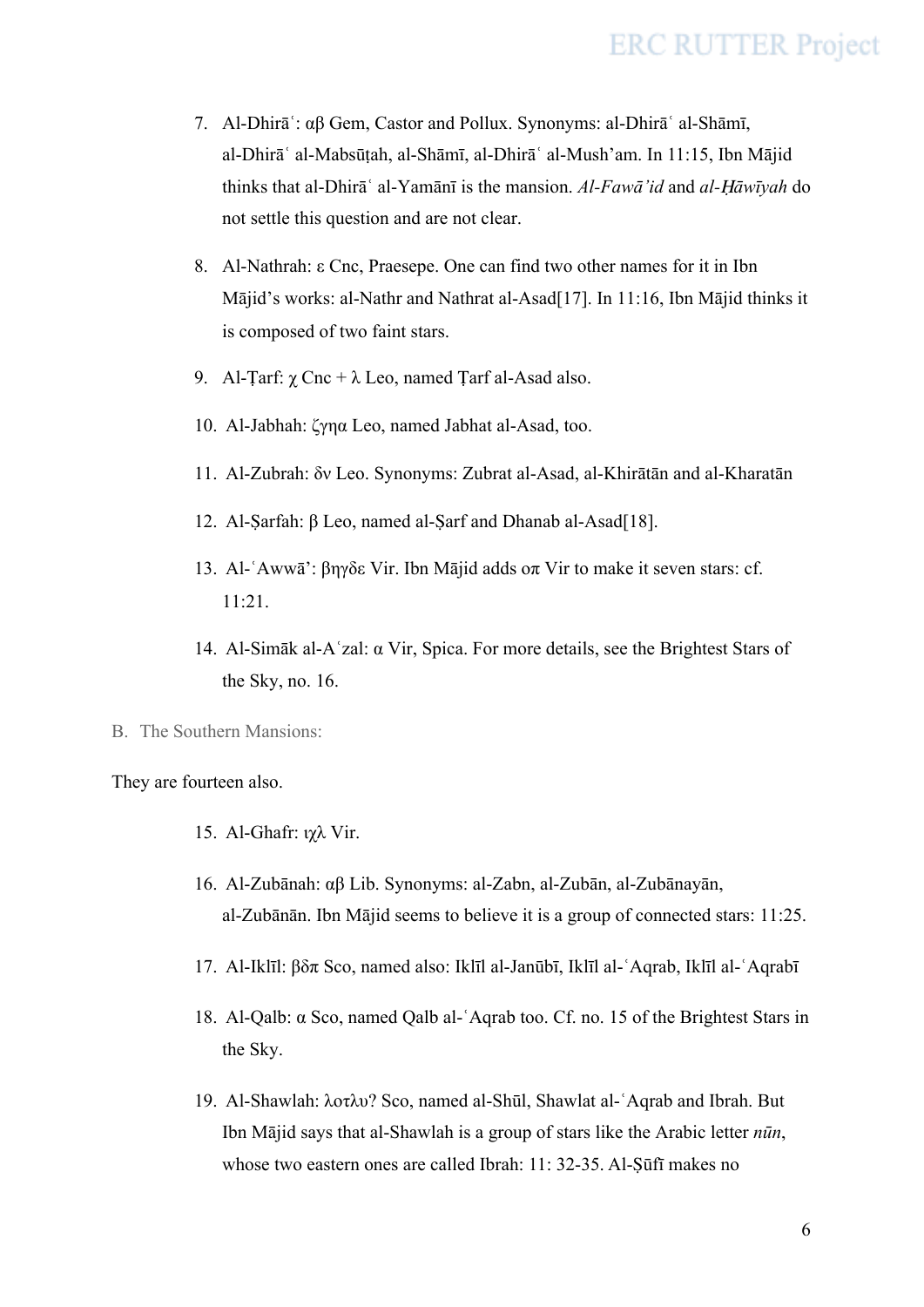difference between al-Shawlah and al-Ibrah (p. 209): for him, both of them are alike and composed of two stars: λυ Sco. Cf. the Brightest Stars of the Sky, no. 23.

- 20. Al-Naʿā'im or al-Naʿām: γδεσϕτζ Sgr. According to *al-Fawā'id*, it is eight stars. In 11: 36-38, Ibn Mājid makes it nine by adding  $\lambda$  Sgr.
- 21. Al-Baldah: π Sgr. It is a void space in 11: 39-40, but six stars in *al-Fawā'id* (p. 98), confusing it with al-Qalāyiṣ or al-Qilāṣ.
- 22. Saʿd al-Dhābiḥ: αβ Cap, or al-Dhābiḥ. Ibn Mājid adds a third faint star, al-Dhabāyiḥ.
- 23. Saʿd Bulaʿ: νμε Aqr, or Bulaʿ. It is composed of two stars in 11:42, and in *al-Fawā'id*, the third one does not seem included: ν Aqr.
- 24. Sa'd al-Su'ūd or al-Su'ūd:  $\beta \xi$  Aqr +  $\lambda$  Cap. It is only two stars in 11:43.
- 25. Saʿd al-Akhbīyah: γπζη Aqr.
- 26. Al-Fargh al-Muqaddam: αβ Peg. Or Farghān al-Muqaddamān.
- 27. Al-Fargh al-Mu'akhkhar: γ Peg + α And.
- 28. Baṭn al-Ḥūt: β And. It has three other appellations: al-Baṭn, Baṭn al-Ḥūt al-Shamālī and al-Rashāʾ.

### The Stars of Lesser Magnitudes

The stars of this category are still very important in Arab navigation. We think it would be better to distribute them on their constellations.

#### A–*Northern Constellations*

#### Ursa Minor: Umi

- 1. Al-Jāh: α UMi, Polaris. It is named also: al-Jadī**,** Jadī Banāt Naʿsh, and al-Sumayyā.
- 2. Al-Farqad al-Kabīr: β UMi, Kochab, called al-Kabīr, Kabīr al-Farqad, Farqad al-Akbar, and al-Farqad too.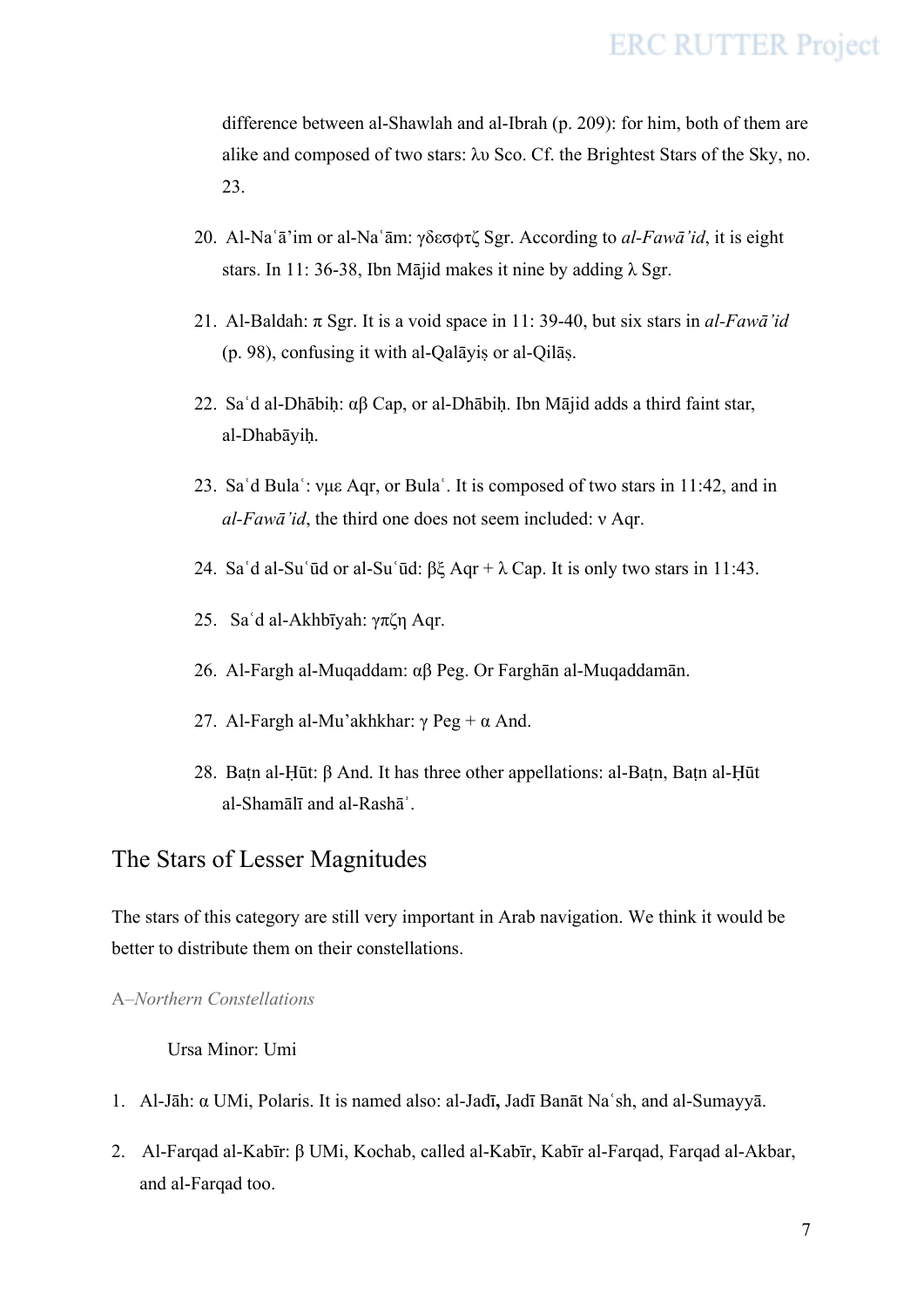3. Al-Farqad al-Ṣaghīr: γ UMi, synonyms: Ṣaghīr al-Farqad and al-Ṣaghīr (Pherkad)[19].

Ursa Major: UMa

- 1. Awwal al-Naʿsh: α UMa, Bubhe. It has many other names: Awwal al-Nuʿūsh, Awwal al-Naʿsh al-Shāmī, Awwal al-Naʿsh al-Muqaddamayn al-Shamāliyayn, Muqaddam al-Naʿsh, Muqaddam al-Nuʿūsh, Muqaddam al-Nuʿūsh al-Shāmī.
- 2. Thānī al-Naʿsh: β UMa, Merak. Or Thānī al-Nuʿūsh.
- 3. Thālith al-Naʿsh: γ UMa, Phed, or Thālith al-Nuʿūsh.
- 4. Al-Khāfī: δ UMa, Megrez. Synonyms: Akhīr al-Sarīr, Rābiʿ al-Naʿsh, Rābiʿ al-Naʿsh al-Iʿraj**,** Rābiʿ al-Iʿraj.
- 5. Al-Jūn: ε UMa. Other names for it: al-Ḥawar, and Khāmis al-Naʿsh.
- 6. Al-ʿAnāq: ζ UMa, Mizar. It has some other appellations: Sādis al-Naʿsh, Sādis al-Nuʿūsh, Sādis Nujūm al-Naʿsh.
- 7. Al-Qāʾid: η UMa, alkaid, called also Ākhir al-Nuʿūsh and Sābiʿ al-Naʿsh[20].
- 8. Al-Suhā: 80 UMa, Alcor. It has two names: al-Ṣaydaq and al-Nuʿaysh.

#### Draco: Dra

- 1. Al-Tinnīn: νβξγ Dra, called Najm al-Tinnīn or al-Awā'idh.
- 2. Awwal al-ʿAwā'idh: ν Dra. or Muqaddam al-ʿAwā'idh.
- 3. Thānī al-ʿAwā'idh: β Dra.
- 4. Al-Awhaqān: ζη Dra, named al-Dhi'bān or al-Jarrān.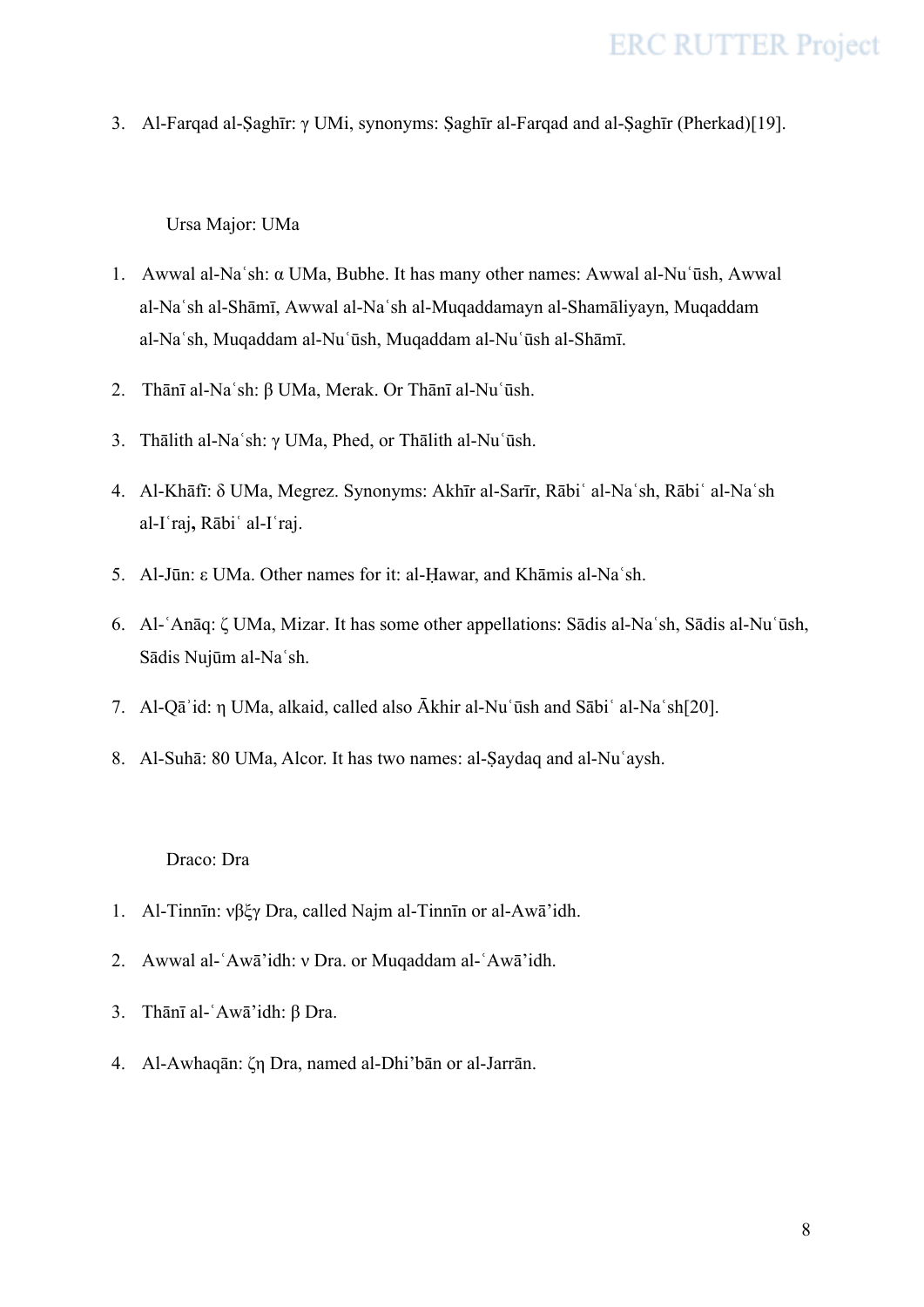Lyra: Lyr

1. Ridf al-Wāqiʿ: ε Lyr.

Cygnus: Cyg

1. Ridf al-Ridf: ω or ζ Cyg.

Cassiopeia: Cas

1. Baṭn al-Nāqah: β Cas. Synonyms: al-Jmāl, al-Jamal, al-Sanām, Sanām al-Jady, Sanām al-Quṭb, Sanām al-Nāqah, al-ʿIs, al-Kaff al-Khaḍīb, al-Naqā, al-Qayl.

Auriga: Aur

- 1. Al-Dhubbān: β Aur, or Dhūbbān al-Bār, or **Dhubbān al-**ʿ**Ayyūq**.
- 2. Dhubbān, Dhubbān al-ʿAyyūq: θ Aur.

Ophiuchus: Oph

1. Al-Sābiqān: ζη Oph

Delphinus: Del

1. Ṣalīb al-Shām or Ṣalīb al-Shamāl: αβγδ Del.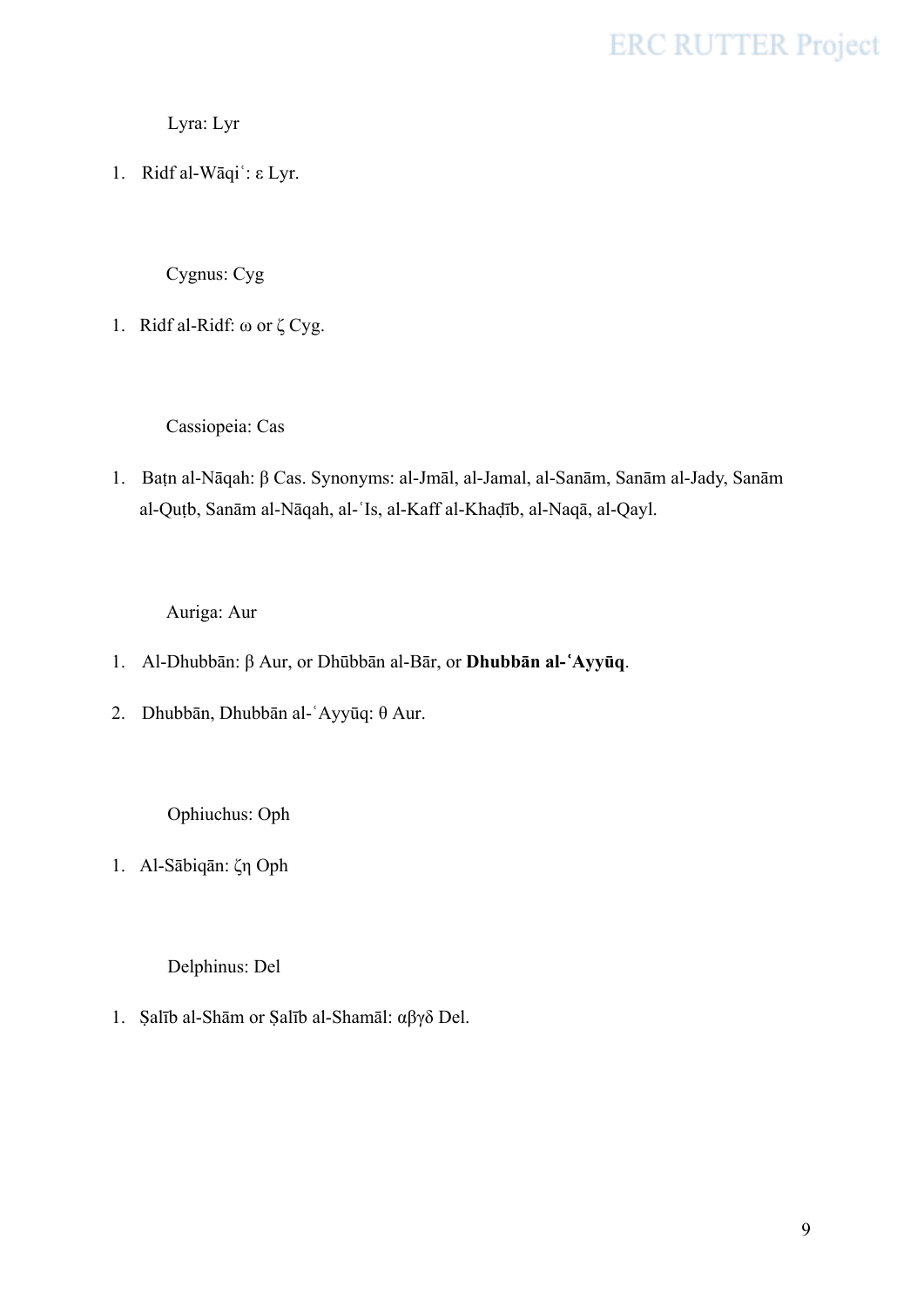Pegasus: Peg

- 1. Al-Fargh: αβγδ Peg. It has many other names: al-Farghān, al-Furūgh, Furūgh al-Dalū, ʿUrquwat al-Dalū.
- 2. Awwal al-Fargh: α Peg, Markab, called also: al-Fargh al-Muqaddam al-Janūbī.
- 3. Awwal al-Fargh al-Shām: β Peg, Scheat, named also: Awwal al-Fargh al-Muqaddam al-Shāmī, Jarīm Awwal al-Naʿsh al-Shāmī, al-Muqaddam al-Fargh al-Shāmī.
- 4. Akhīr Fargh al-Shām: δ Peg. Other appellations: al-Fargh al-Shāmī al-Mu'akhkhar, al-Fargh al-Mu'akhkhar al-Shāmī, al-Fargh al-Mu'akhkhar al-Shāmālī, Fam al-Faras, Fam al-Nāqah.
- 5. Al-Fargh al-Shamālī: α And + β Peg, or al-Farghān al-Shamaliyān, or al-Shamaliyān.
- 6. Al-Najmān al-Janūbiyān min al-Farghayn: αγ Peg, or al-Janūbiyān.

Andromeda: And

- 1. Fuʾād al-Ḥūt: β And.
- B–*Constellations of the Signs*

Aries: Ari

- 1. Al-Aḍlāʿ: 41(c), 39, 35, 33 Ari, called also Aḍlāʿ al-Ḥamal or Adlāʿ al-Kabsh.
- 2. Awwal Aḍlāʿ al-Ḥamal: 41(c) Ari. Synonyms: al-Ḍilʿ, al-Ḍilʿ al-Saḥābī, al-Ḍilʿ al-Shām, al-Ḍilʿ al-Shamālī, al-Ḍilʿ al-Kabīr al-Munawwar, al-Ḍilʿ al-Munīr, al-Munīr min al-Ḍulūʿ.
- 3. Fard al-Sharaṭayn: α Ari. Named also: al-Fard al-Kabīr, Fard al-Naṭḥ, al-Fard min al-Naṭḥ.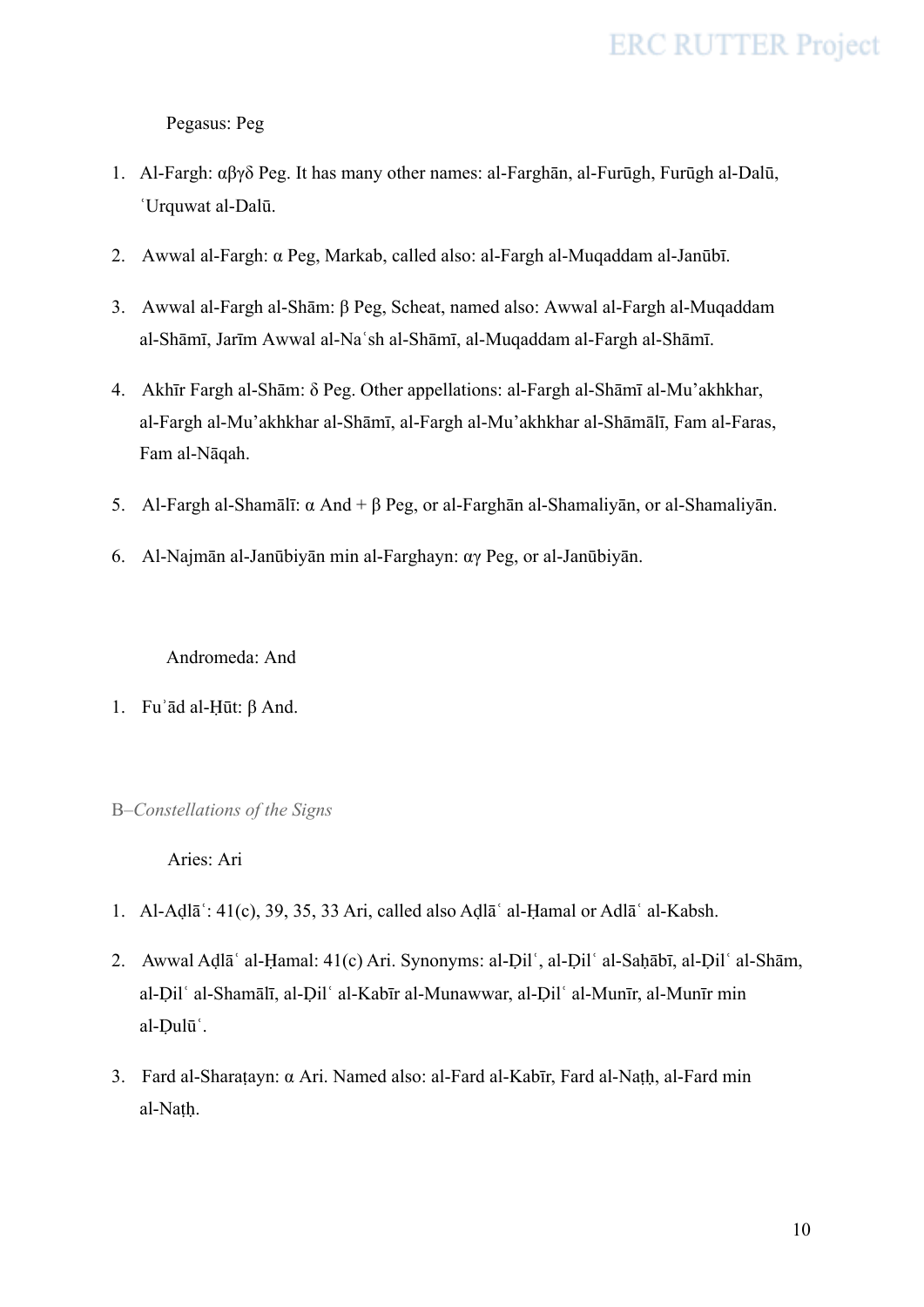#### Taurus: Tau

1. Al-Ḍayqah: χν Tau.

#### Gemini: Gem

1. Shāmī al-Dhirāʿ al-Shāmī: α Gem, Castor. Other names for it: Shāmī al-Sham, and Shāmī al-Shāmī.

Virgo: Vir

- 1. Ākhir al-ʿAwwā': ε Vir.
- 2. Awwal al-ʿAwwā': ο Vir.
- 3. Zāwiyat al-ʿAwwā': γ Vir.

Sagittarius: Sgr

- 1. Al-Sahm or Sahm al-Qaws: γ Sgr.
- 2. Al-Ṣādirah: σϕζτ Sgr. Or al-Naʿā'im al-Ṣādirah.
- 3. Al-Qilādah: τνψωΑζ Sgr. Or Qalāʾiṣ.
- 4. Al-Naʿā'im al-Wāridah: γδεη Sgr. Or al-Wāridah.

Aquarius: Aqr

1. Saʿd Malik: αο Aqr.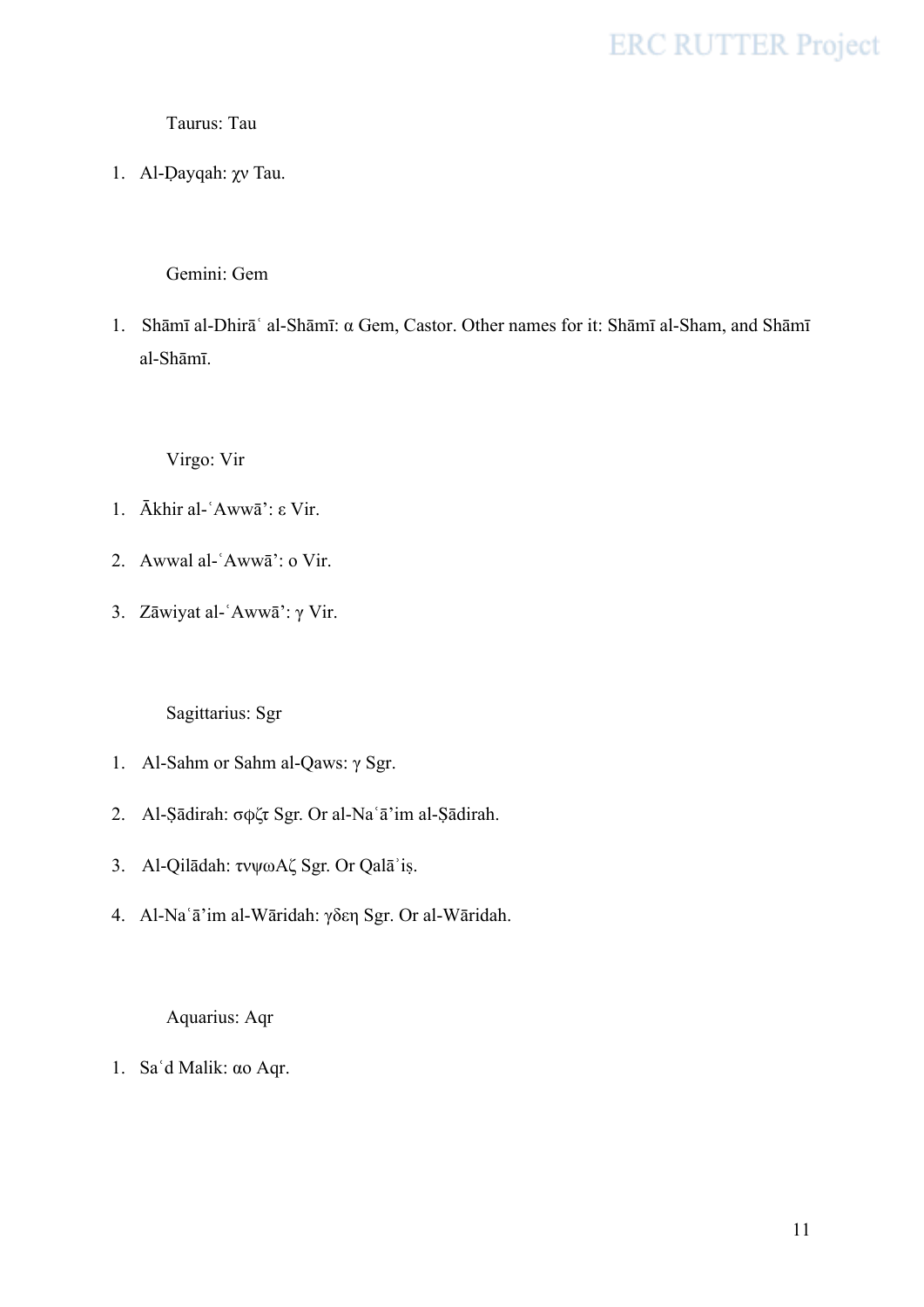C–*The Southern Constellations*

Cetus: Cet

1. Al-Ḍifḍiʿ al-Thānī: β Cet.

Orion: Ori

- 1. Tāj al-Dhawā'ib: 15(γ<sup>2</sup>), 11(γ')  $0^2 \pi^{1.6}$ δε Ori, called al-Tāj and al-Dhawā'ib.
- 2. Al-Naẓm: δεζ Ori, named Minṭaqah al-Jawzā' and al-Safāfīd.
- 3. Al-Marāzim: αβχ, γ Ori, or Marāzim al-Jawzā'.
- 4. Marāzim al-Jawzā' al-Awwalān: βγ Ori.
- 5. Al-Mirzamān or al-Mirzamān al-Zawāhir: αβ Or

Canis Minor: CMi

1. Al-Dhirāʿ al-Ghumayṣāʾ: αβ CMi. Other names for it: al-Ghumayṣāʾ, al-Dhirāʿ al-Yamānī, al-Dhirāʿ al-Maqbūḍah, al-Yad al-Maqbūḍah.

Corvus: Crv

1. Anjum al-Ghurāb: αβγδε Crv

Centaurus: Cen

1. Al-Ḥimār: αβ Cen, named also: al-Ḥimārān, al-ʿAraqān, al-ʿĀmūdān, al-Fārisān, al-Misḥalān.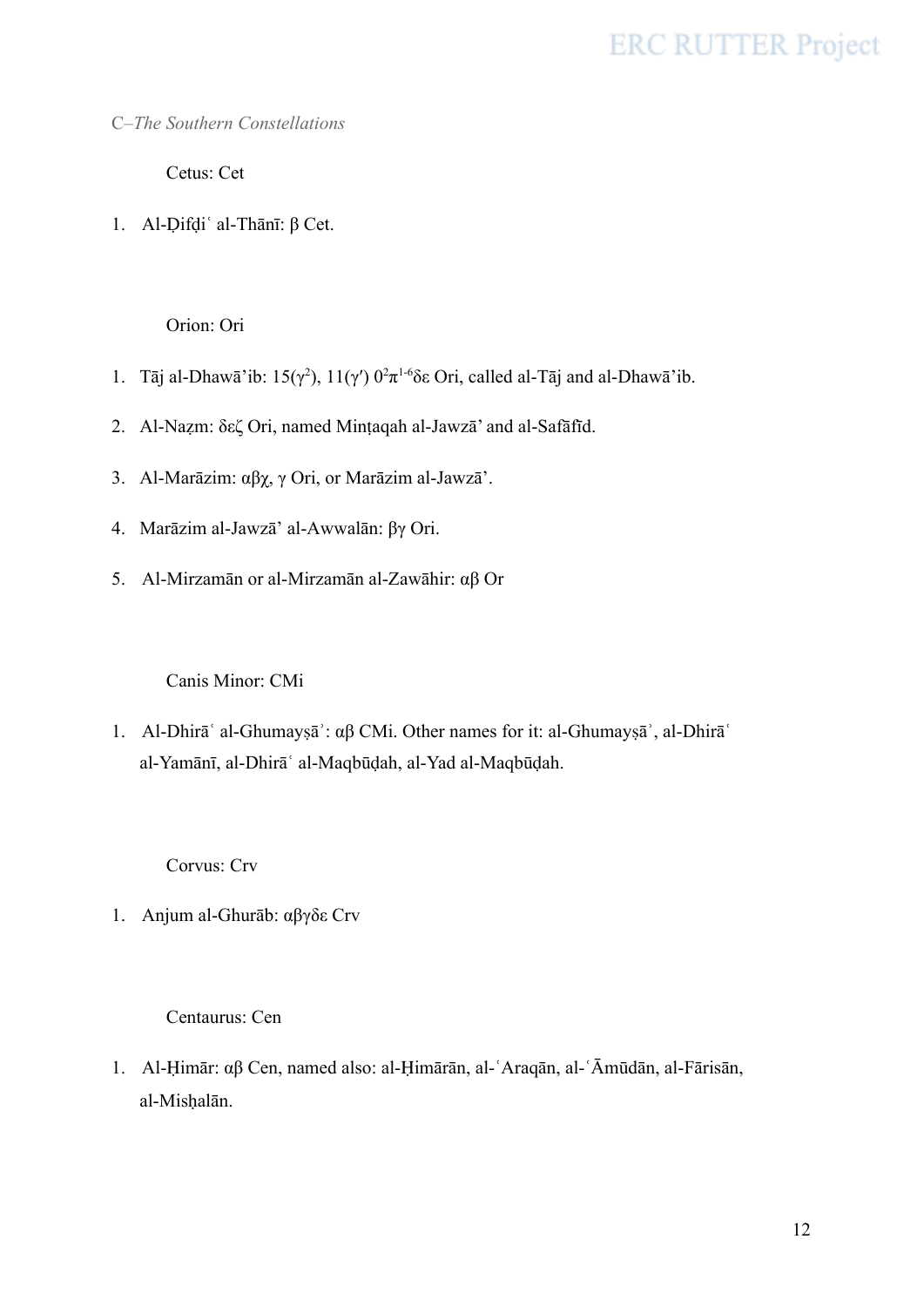Puppis: Pup

1. Dhubbān Suhayl: τ Pup.

Crux: Cru

- 1. Al-Ṣalīb al-Janūbī: αβγδ Cru. Other appellations for it: Ṣalīb al-Janūb, Ṣalīb al-Quṭb, Ṣalīb al-Yaman, al-Murabbaʿāt.
- 2. Al-Murabbaʿ al-Fawqānī: γ Cru. Named also: al-Murabbaʿ al-Fawqī, Najm al-Murabbaʿ al-Fawqī, Fawqiyāt al-Murabbaʿ, al-Fūqānī.
- 3. Al-Murabbaʿān al-Awsaṭān: βδ Cru. They have many other names: al-Murabbaʿān, al-Najmān al-Awsaṭān min al-Murabbaʿ, al-Murabbaʿ al-Awsaṭ, al-Murabbaʿ al-Wusaṭ, al-Murabbaʿ al-Wusṭānī, Nujūm Wasaṭ al-Murabbaʿ, al-Awsaṭān min al-Murabbaʿ.
- 4. Al-Murabbaʿān al-Taḥtiyān: αβ Cru.
- 5. Al-Maghribiyāt al-Murabbaʿ: ε Cru.

\* \* \*

This list of 110 stars shows the great choice that the Arab Navigators had when sailing over the Indian Ocean, and it proves also they were highly qualified in the nautical sciences in the 15th century.

Anyway, we feel we should put in an addendum other stars mentioned by Ibn Mājid but apparently not very useful to the pilots of the high seas.

#### Addendum

- 1. Al-Qafzāt: ιχλμνξ UMa.
- 2. Al-Qafzat al-Ulá: ξν UMa, or al-Ulá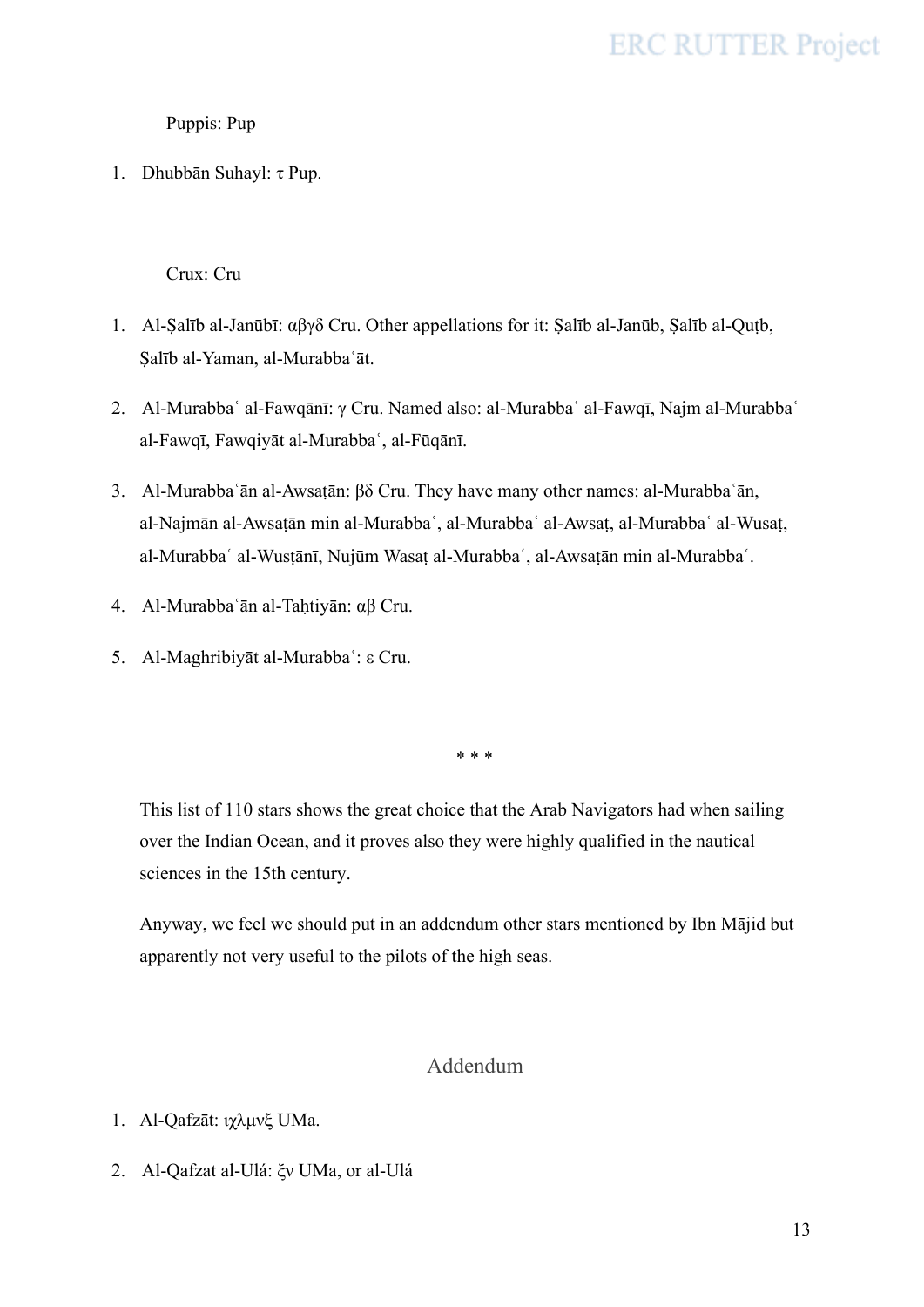- 3. Al-Qafzat al-Wusṭá: μλ UMa.
- 4. Ḥawḍ al-Ẓibā': αβγδ UMa.
- 5. Al-Ẓibā': οδπσς UMa.
- 6. Awāsiṭ al-Nuʿūsh: γδε UMa.
- 7. Al-Fāriṭān: υθ UMa.
- 8. Al-Mīkh: γ Cep. Or Mīkh al-Jāh or Mīkh al-Juday
- 9. Muqaddam al-Ḥujrah: α CrB. Named also: Munīr al-Ḥujrah, al-Munīr min al-Iklīl al-Shamālī, al-Najm al-Munīr min al-Fakkah.
- 10. Saʿd al-Bāriʿ: λμ Peg.
- 11. Al-Aʿlām or Tawābiʿ al-Ayyūq: βγι Aur.

#### **Notes**

[1] Cf. Works issued by the Hakluyt Society, *A Regiment for the Sea by William Bourne*, second series, no. CXXI, 1961.

[2] Cf. The Eloquent Poem, verse 44; The Pearl of the Pearls, verse 137.

[3] Cf. 3:286-292.

- [4] Cf. Norton Atlas, 17th edition, 1978, p. 89.
- [5] Cf. 21:48.

[6] Cf. Ṣuwar al-Kawākib, p. 293. It should be different from al-Dhirāʿ al-Maqbūḍa, αβ CMi, according to al-Ṣūfī.

[7] Used in al-Dhirāʿ al-Mabsūtah, αβ Gem.